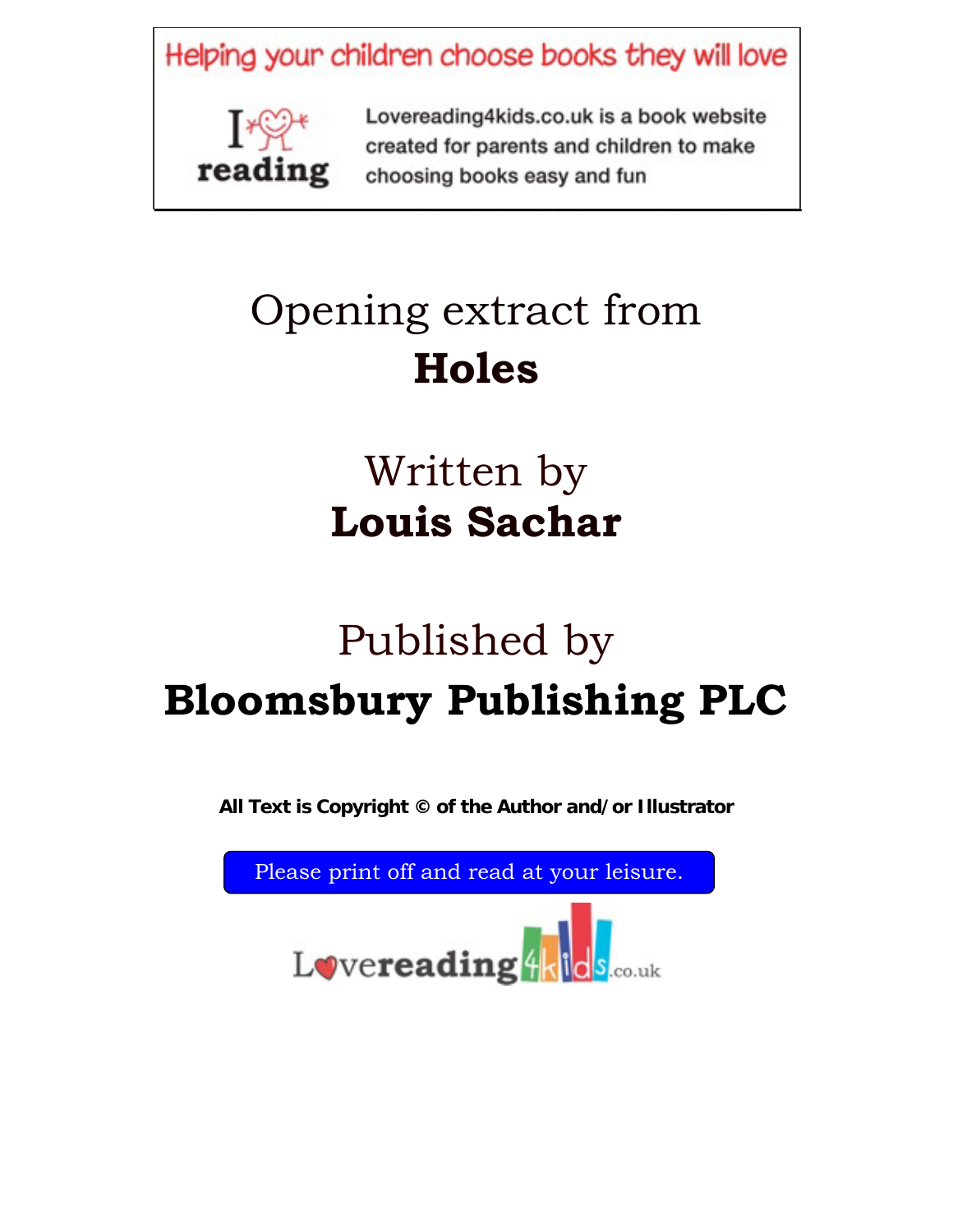Bloomsbury Publishing, London, New Delhi, New York and Sydney

First published in USA in August 1998 by Frances Foster Books, an imprint of Farrar, Straus & Giroux Inc, New York

First published in Great Britain in January 2000 by Bloomsbury Publishing Plc 50 Bedford Square, London WC1B 3DP

This edition published in May 2015

www.bloomsbury.com www.louissachar.co.uk

Bloomsbury is a registered trademark of Bloomsbury Publishing Plc

Copyright © Louis Sachar 1998

The moral right of the author has been asserted

All rights reserved No part of this publication may be reproduced or transmitted by any means, electronic, mechanical, photocopying or otherwise, without the prior permission of the publisher

A CIP catalogue record for this book is available from the British Library

ISBN 978 1 4088 6523 1



Printed and bound in Great Britain by CPI Group (UK) Ltd, Croydon CR0 4YY

1 3 5 7 9 10 8 6 4 2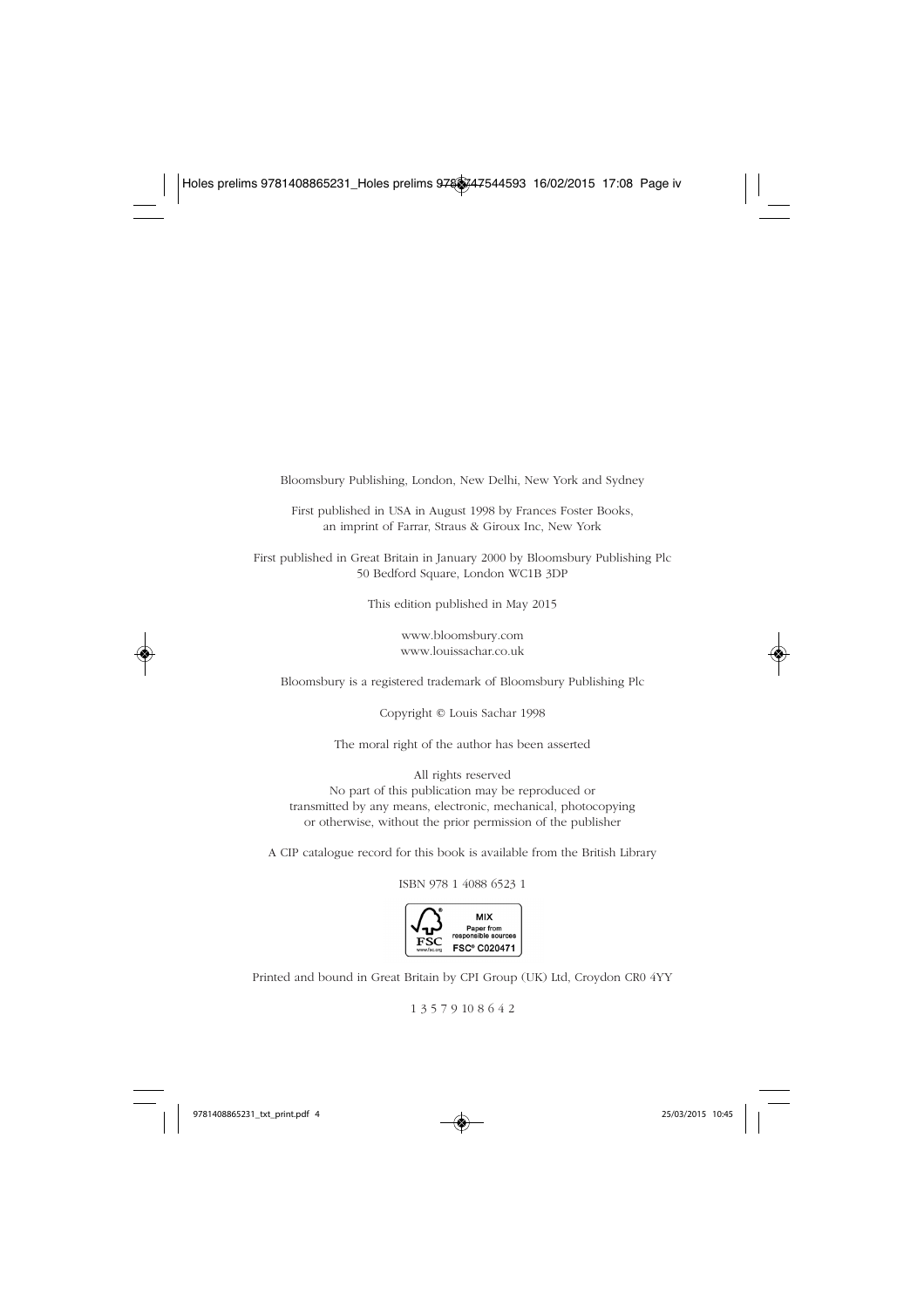### PART ONE

#### **YOU ARE ENTERING CAMP GREEN LAKE**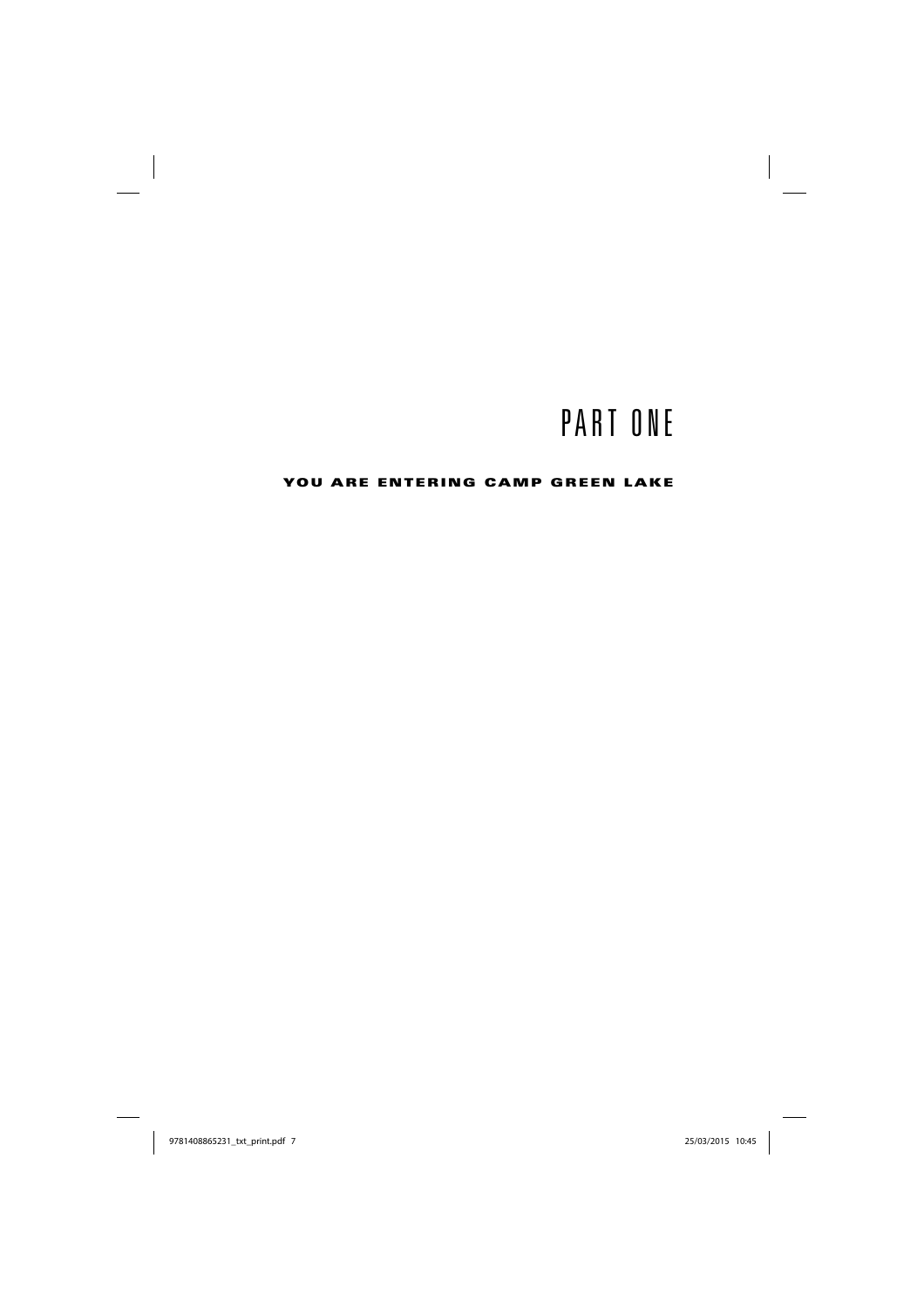# 1

There is no lake at Camp Green Lake. There once was a very large lake here, the largest lake in Texas. That was over a hundred years ago. Now it is just a dry, flat wasteland.

There used to be a town of Green Lake as well. The town shriveled and dried up along with the lake, and the people who lived there.

During the summer the daytime temperature hovers around ninety-five degrees in the shade—if you can find any shade. There's not much shade in a big dry lake.

The only trees are two old oaks on the eastern edge of the "lake." A hammock is stretched between the two trees, and a log cabin stands behind that.

The campers are forbidden to lie in the hammock. It belongs to the Warden. The Warden owns the shade.

Out on the lake, rattlesnakes and scorpions find shade under rocks and in the holes dug by the campers.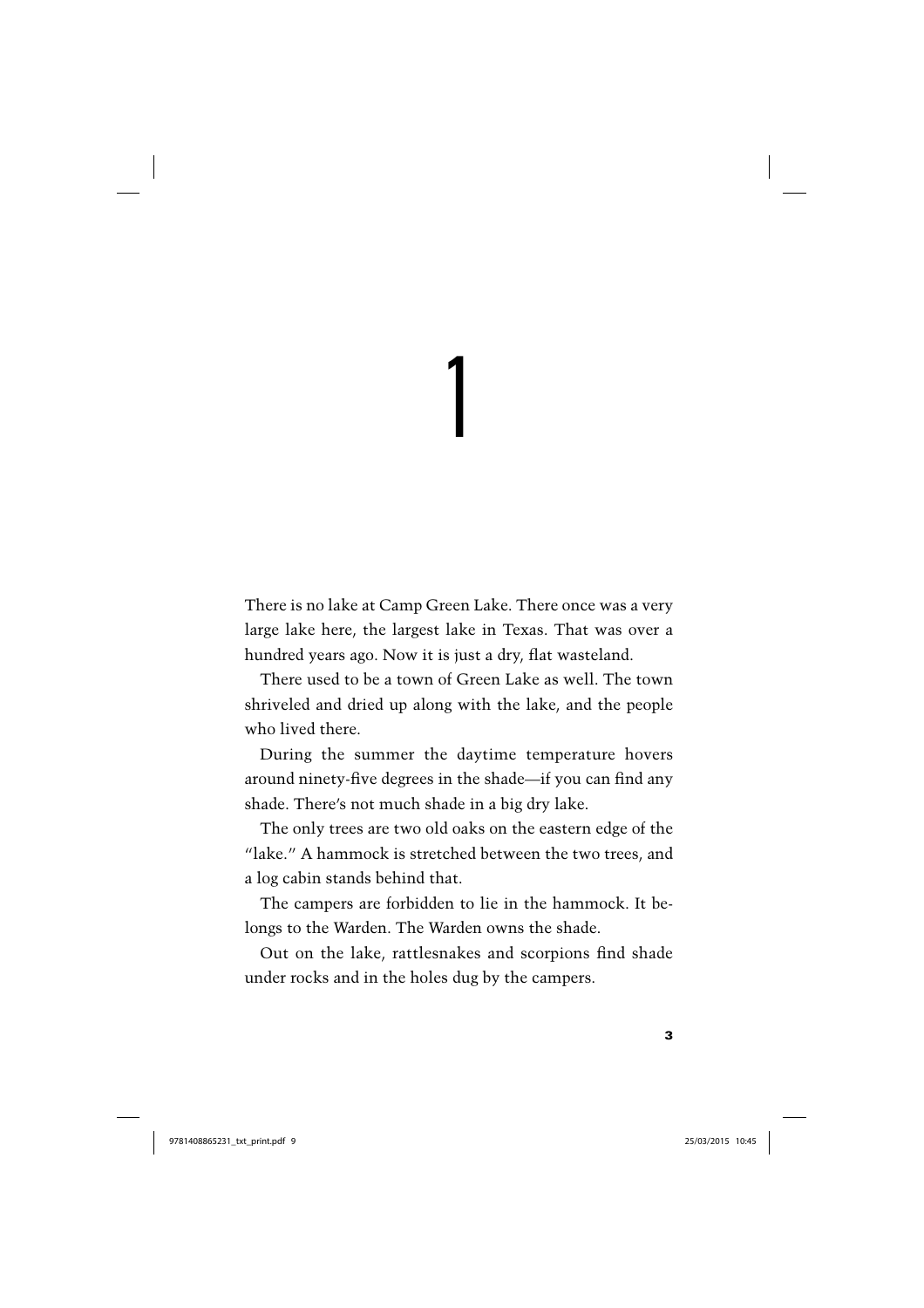Here's a good rule to remember about rattlesnakes and scorpions: If you don't bother them, they won't bother you.

Usually.

Being bitten by a scorpion or even a rattlesnake is not the worst thing that can happen to you. You won't die.

Usually.

Sometimes a camper will try to be bitten by a scorpion, or even a small rattlesnake. Then he will get to spend a day or two recovering in his tent, instead of having to dig a hole out on the lake.

But you don't want to be bitten by a yellow-spotted lizard. That's the worst thing that can happen to you. You will die a slow and painful death.

Always.

If you get bitten by a yellow-spotted lizard, you might as well go into the shade of the oak trees and lie in the hammock.

There is nothing anyone can do to you anymore.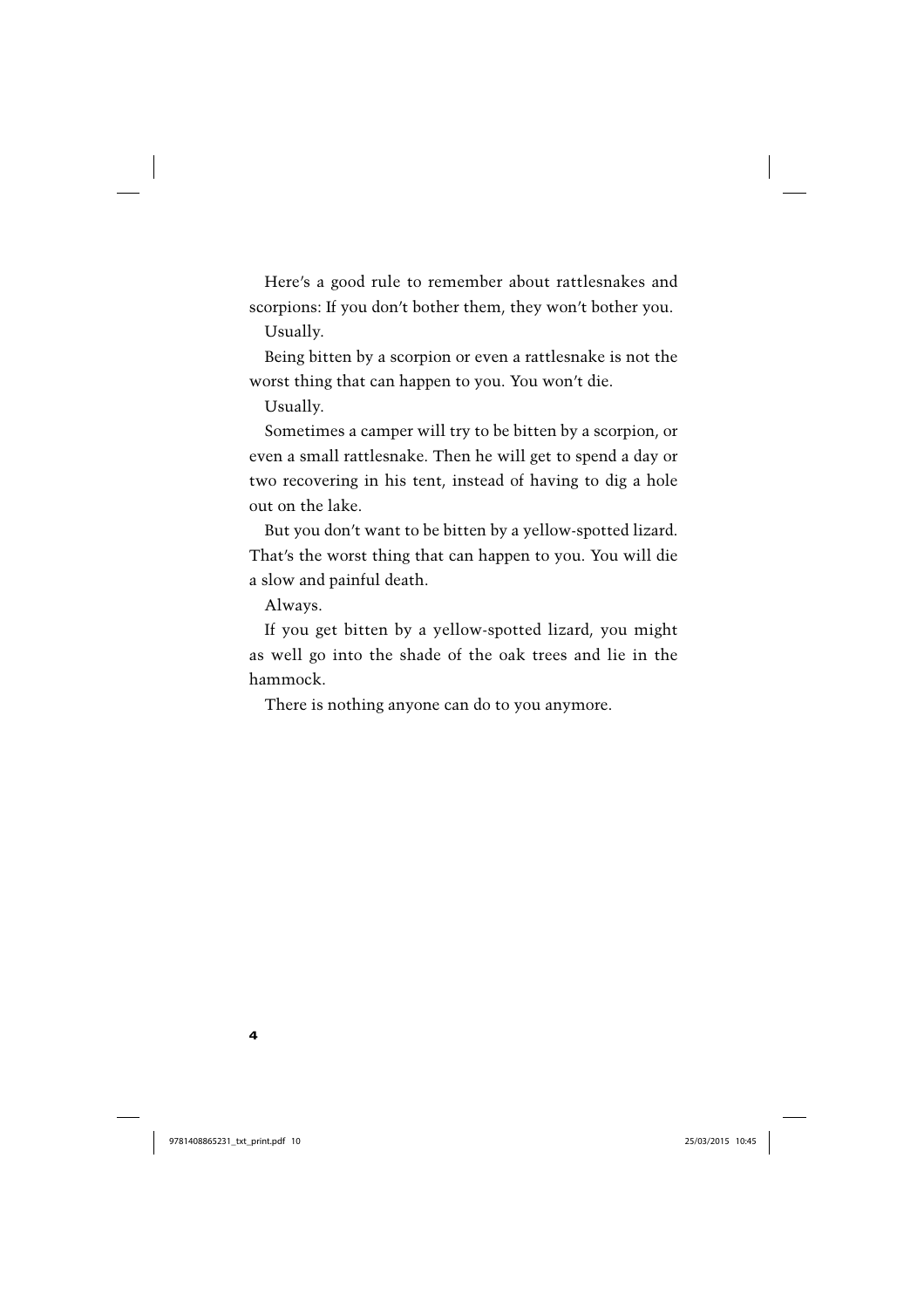# 2

The reader is probably asking: Why would anyone go to Camp Green Lake?

Most campers weren't given a choice. Camp Green Lake is a camp for bad boys.

If you take a bad boy and make him dig a hole every day in the hot sun, it will turn him into a good boy.

That was what some people thought.

Stanley Yelnats was given a choice. The judge said, "You may go to jail, or you may go to Camp Green Lake."

Stanley was from a poor family. He had never been to camp before.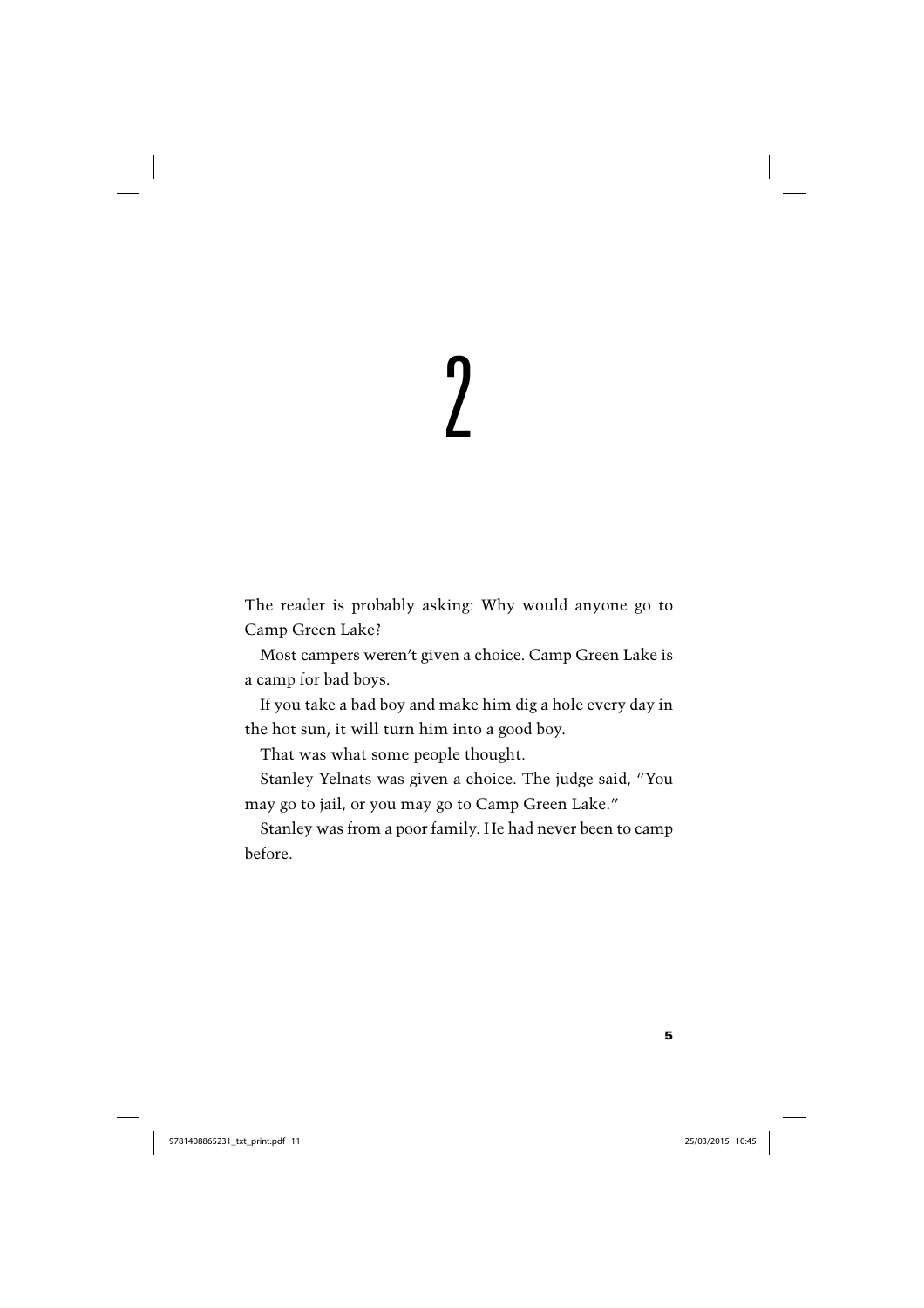# 3

Stanley Yelnats was the only passenger on the bus, not counting the driver or the guard. The guard sat next to the driver with his seat turned around facing Stanley. A rifle lay across his lap.

Stanley was sitting about ten rows back, handcuffed to his armrest. His backpack lay on the seat next to him. It contained his toothbrush, toothpaste, and a box of stationery his mother had given him. He'd promised to write to her at least once a week.

He looked out the window, although there wasn't much to see—mostly fields of hay and cotton. He was on a long bus ride to nowhere. The bus wasn't air-conditioned, and the hot, heavy air was almost as stifling as the handcuffs.

Stanley and his parents had tried to pretend that he was just going away to camp for a while, just like rich kids do. When Stanley was younger he used to play with stuffed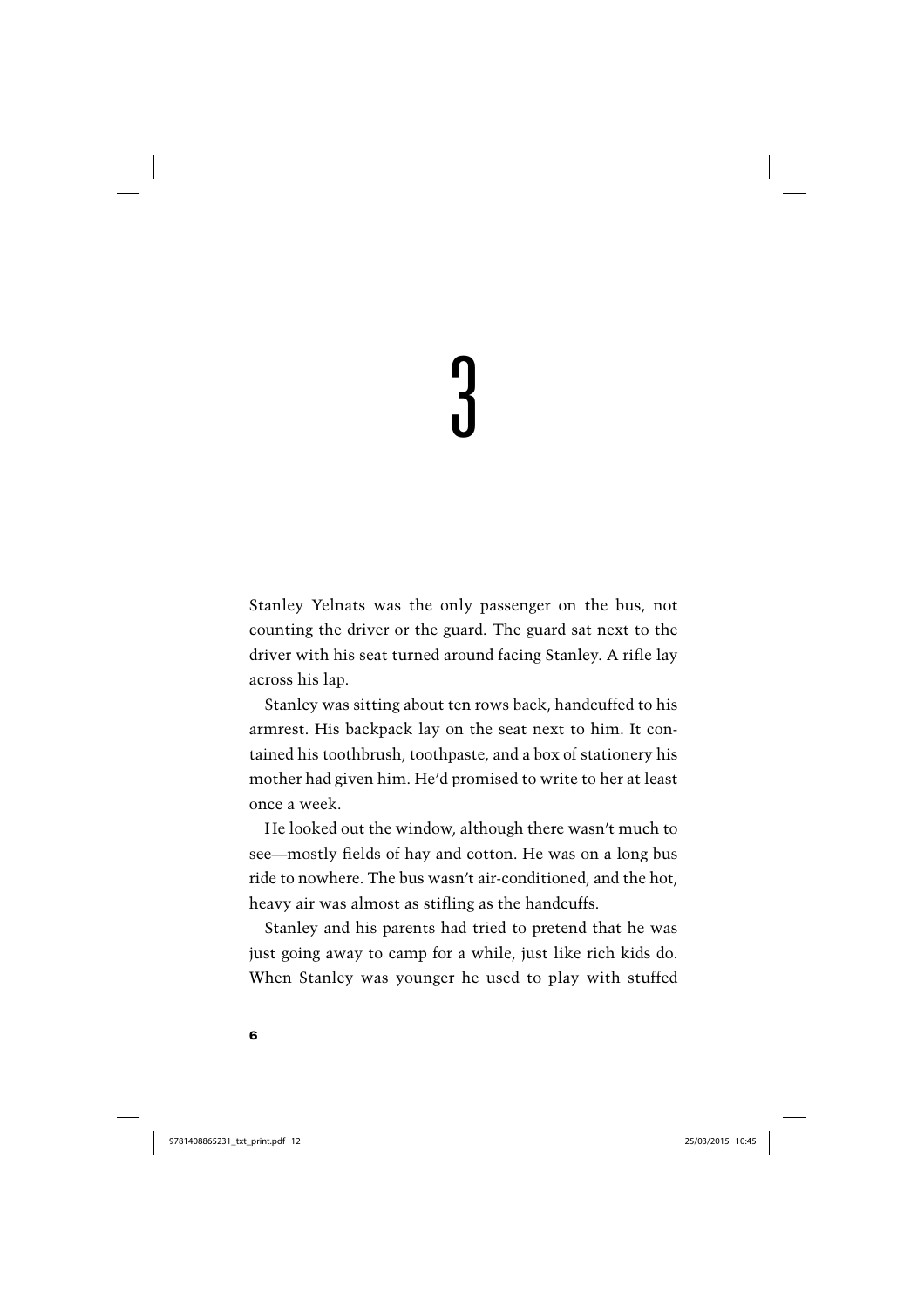animals, and pretend the animals were at camp. Camp Fun and Games he called it. Sometimes he'd have them play soccer with a marble. Other times they'd run an obstacle course, or go bungee jumping off a table, tied to broken rubber bands. Now Stanley tried to pretend he was going to Camp Fun and Games. Maybe he'd make some friends, he thought. At least he'd get to swim in the lake.

He didn't have any friends at home. He was overweight and the kids at his middle school often teased him about his size. Even his teachers sometimes made cruel comments without realizing it. On his last day of school, his math teacher, Mrs. Bell, taught ratios. As an example, she chose the heaviest kid in the class and the lightest kid in the class, and had them weigh themselves. Stanley weighed three times as much as the other boy. Mrs. Bell wrote the ratio on the board, 3:1, unaware of how much embarrassment she had caused both of them.

Stanley was arrested later that day.

He looked at the guard who sat slumped in his seat and wondered if he had fallen asleep. The guard was wearing sunglasses, so Stanley couldn't see his eyes.

Stanley was not a bad kid. He was innocent of the crime for which he was convicted. He'd just been in the wrong place at the wrong time.

It was all because of his no-good-dirty-rotten-pig-stealinggreat-great-grandfather!

He smiled. It was a family joke. Whenever anything went wrong, they always blamed Stanley's no-good-dirty-rottenpig-stealing-great-great-grandfather.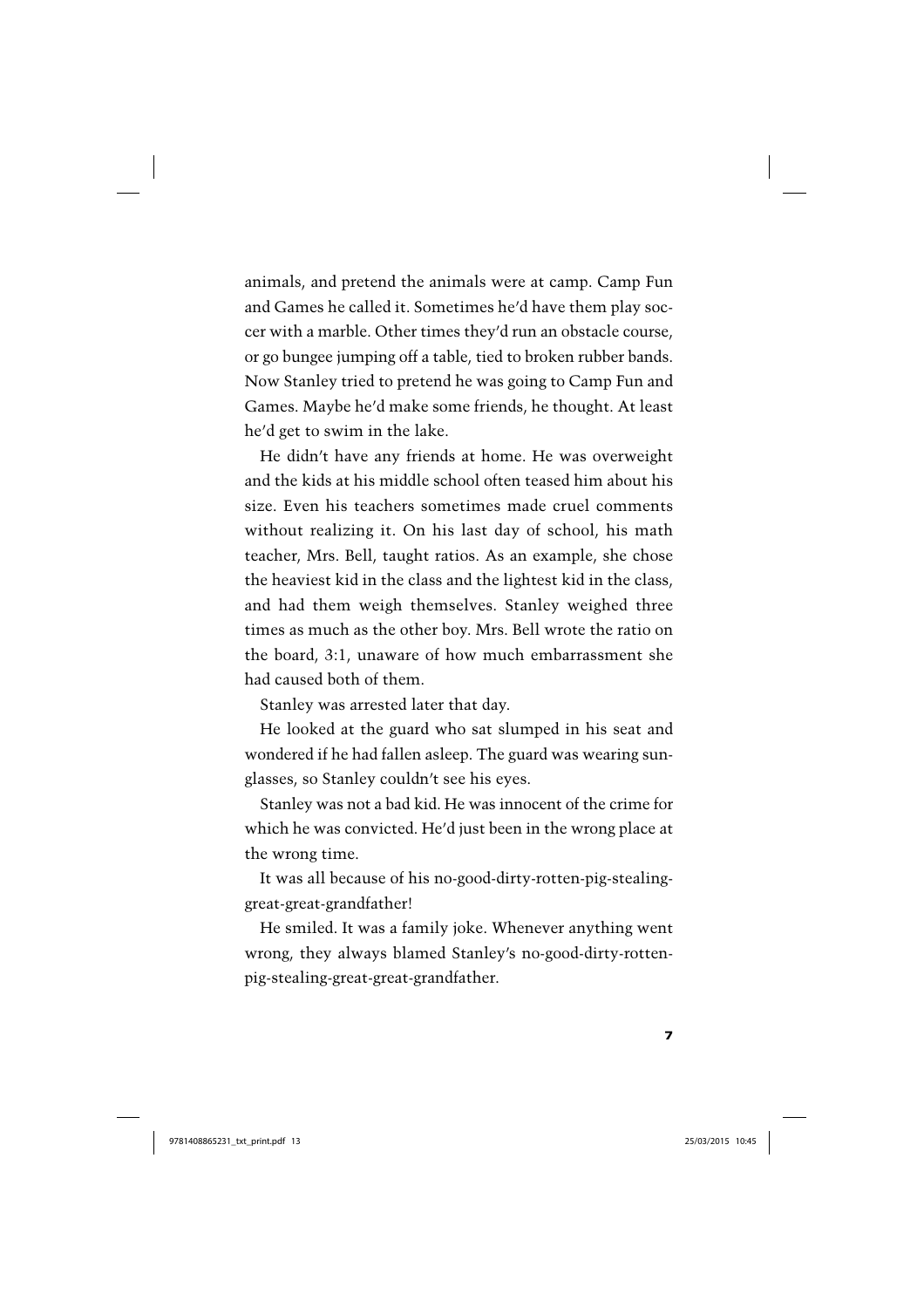Supposedly, he had a great-great-grandfather who had stolen a pig from a one-legged Gypsy, and she put a curse on him and all his descendants. Stanley and his parents didn't believe in curses, of course, but whenever anything went wrong, it felt good to be able to blame someone.

Things went wrong a lot. They always seemed to be in the wrong place at the wrong time.

He looked out the window at the vast emptiness. He watched the rise and fall of a telephone wire. In his mind he could hear his father's gruff voice softly singing to him.

> *"If only, if only," the woodpecker sighs, "The bark on the tree was just a little bit softer." While the wolf waits below, hungry and lonely, He cries to the moo—oo—oon, "If only, if only."*

It was a song his father used to sing to him. The melody was sweet and sad, but Stanley's favorite part was when his father would howl the word "moon."

The bus hit a small bump and the guard sat up, instantly alert.

Stanley's father was an inventor. To be a successful inventor you need three things: intelligence, perseverance, and just a little bit of luck.

Stanley's father was smart and had a lot of perseverance. Once he started a project he would work on it for years, often going days without sleep. He just never had any luck.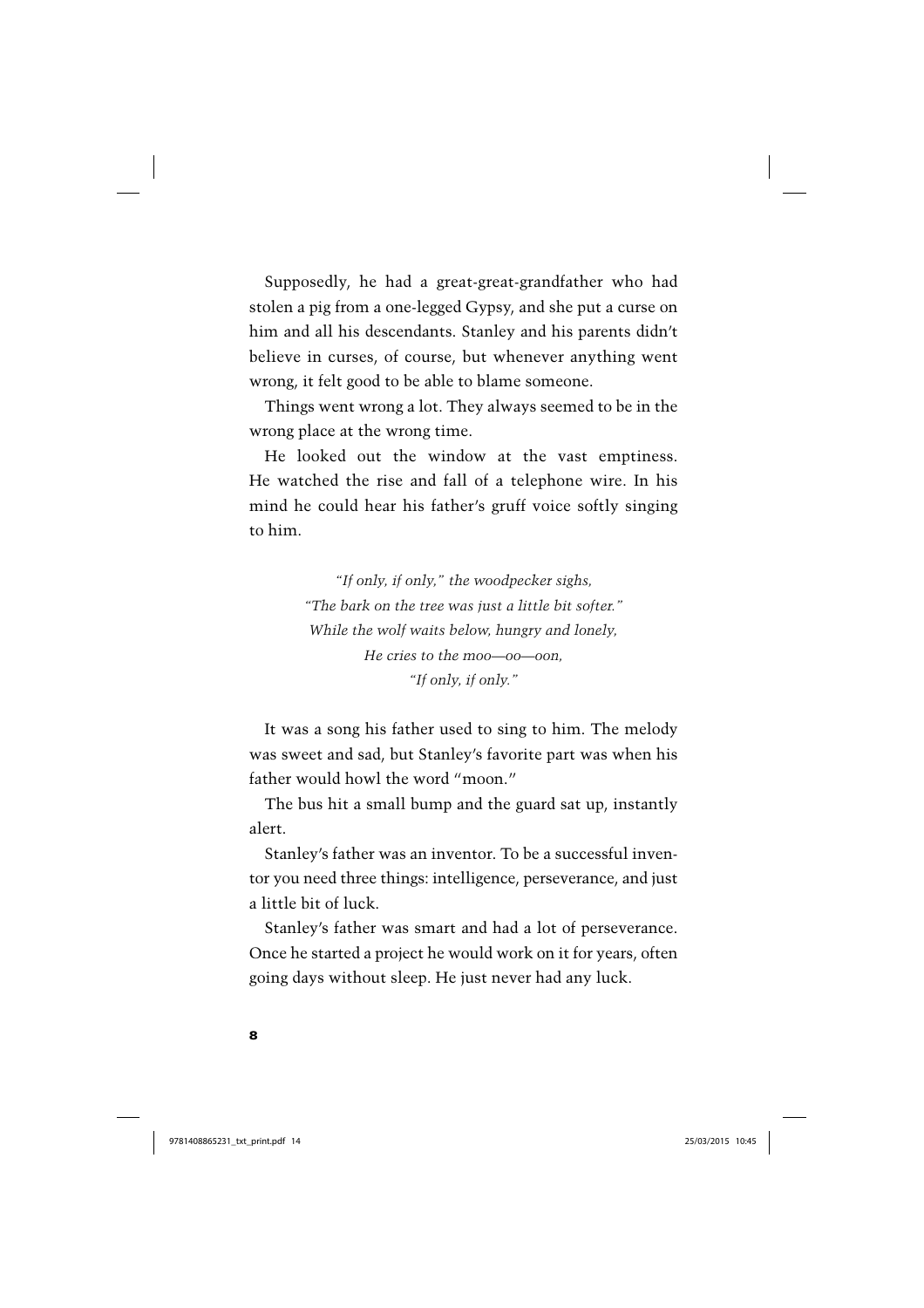Every time an experiment failed, Stanley could hear him cursing his dirty-rotten-pig-stealing-great-grandfather.

Stanley's father was also named Stanley Yelnats. Stanley's father's full name was Stanley Yelnats III. Our Stanley is Stanley Yelnats IV.

Everyone in his family had always liked the fact that "Stanley Yelnats" was spelled the same frontward and backward. So they kept naming their sons Stanley. Stanley was an only child, as was every other Stanley Yelnats before him.

All of them had something else in common. Despite their awful luck, they always remained hopeful. As Stanley's father liked to say, "I learn from failure."

But perhaps that was part of the curse as well. If Stanley and his father weren't always hopeful, then it wouldn't hurt so much every time their hopes were crushed.

"Not every Stanley Yelnats has been a failure," Stanley's mother often pointed out, whenever Stanley or his father became so discouraged that they actually started to believe in the curse. The first Stanley Yelnats, Stanley's greatgrandfather, had made a fortune in the stock market. "He couldn't have been too unlucky."

At such times she neglected to mention the bad luck that befell the first Stanley Yelnats. He lost his entire fortune when he was moving from New York to California. His stagecoach was robbed by the outlaw Kissin' Kate Barlow.

If it weren't for that, Stanley's family would now be living in a mansion on a beach in California. Instead, they were crammed in a tiny apartment that smelled of burning rubber and foot odor.